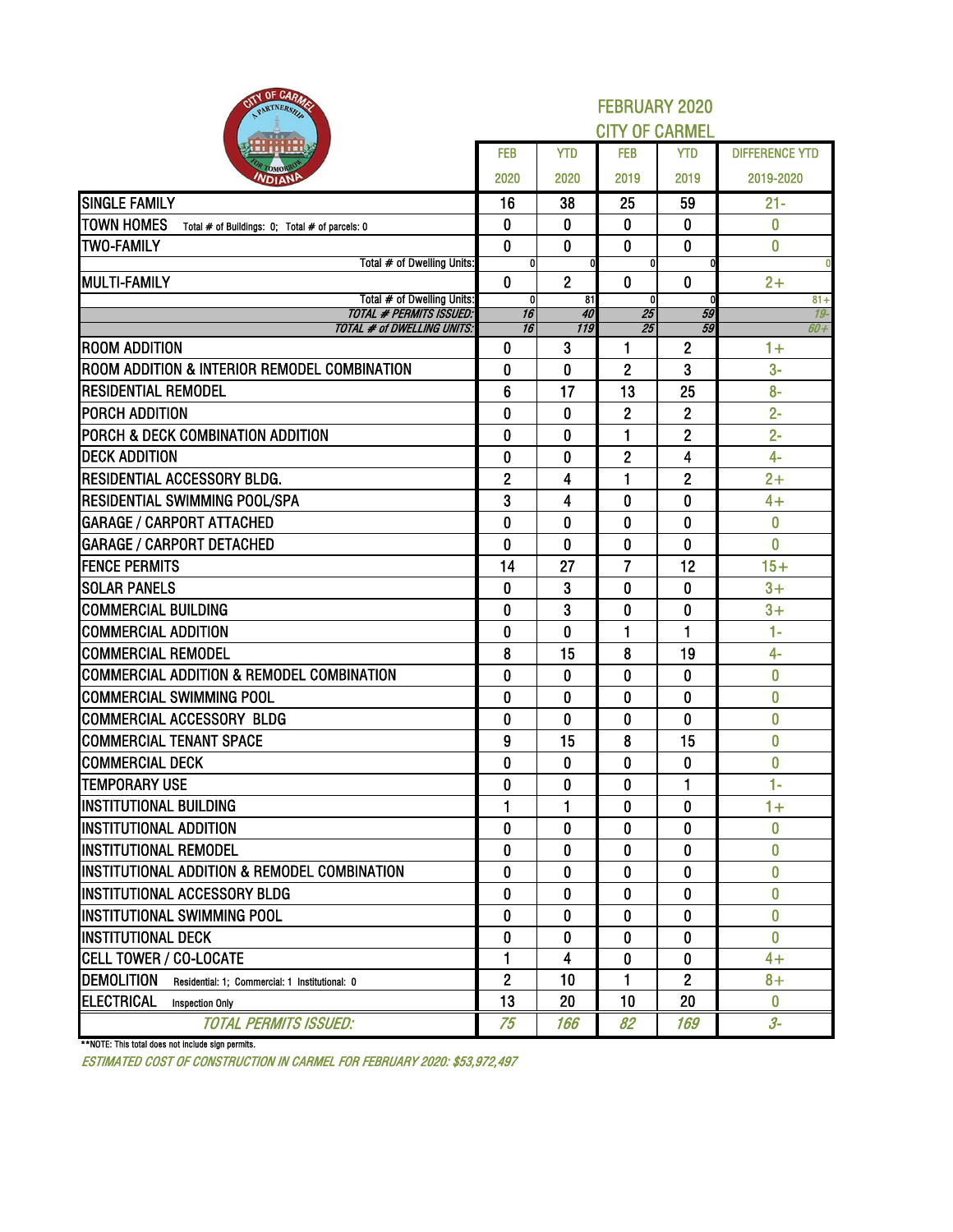

# D.O.C.S. BUILDING PERMIT ACTIVITY FEBRUARY 2020

COMMERCIAL, INSTITUTIONAL, & MULTI-FAMILY - NEW STRUCTURES, ACCESSORY BUILDINGS, ADDITIONS, TENANT FINISHES, REMODELS, POOLS, DECKS (Institutional includes churches, schools & public libraries)

*Type of Construction Total Permits Issued* 

### PERMITS ISSUED

| • Clay Center Elementary School, 12025 Clay Center Rd. |  |
|--------------------------------------------------------|--|

#### COMMERCIAL TENANT FINISH / REMODEL:……………..…….……...……...….…………………………............................................12 *●* Dry Goods, 14405 Clay Terrace Blvd. #105

- *●* Dr. Hillary Hushower, 1422 Keystone Way E.
- *●* Sephora, 14400 Clay Terrace Blvd. #110
- *●* Valeo Financial Advisors, 10 W. Carmel Dr. #400
- *PIP Printing, 2432 E. 96<sup>th</sup> St.*
- *●* Two Penn Mark, 11555 N. Meridian St.
- *Midwest ISO, 720 City Center Dr. 3<sup>d</sup> Floor*
- *●* Method Procurement, 11939 N. Meridian St. #125
- *●* C-BIZ, 800 E. 96th St. #200 & #300
- *●* Lappin 180, 571 Monon Blvd. 3rd Floor
- *●* EXL Technology Solutions, 10201 N. Illinois St. #420
- *●* Ascension, 11711 N. College Ave. #140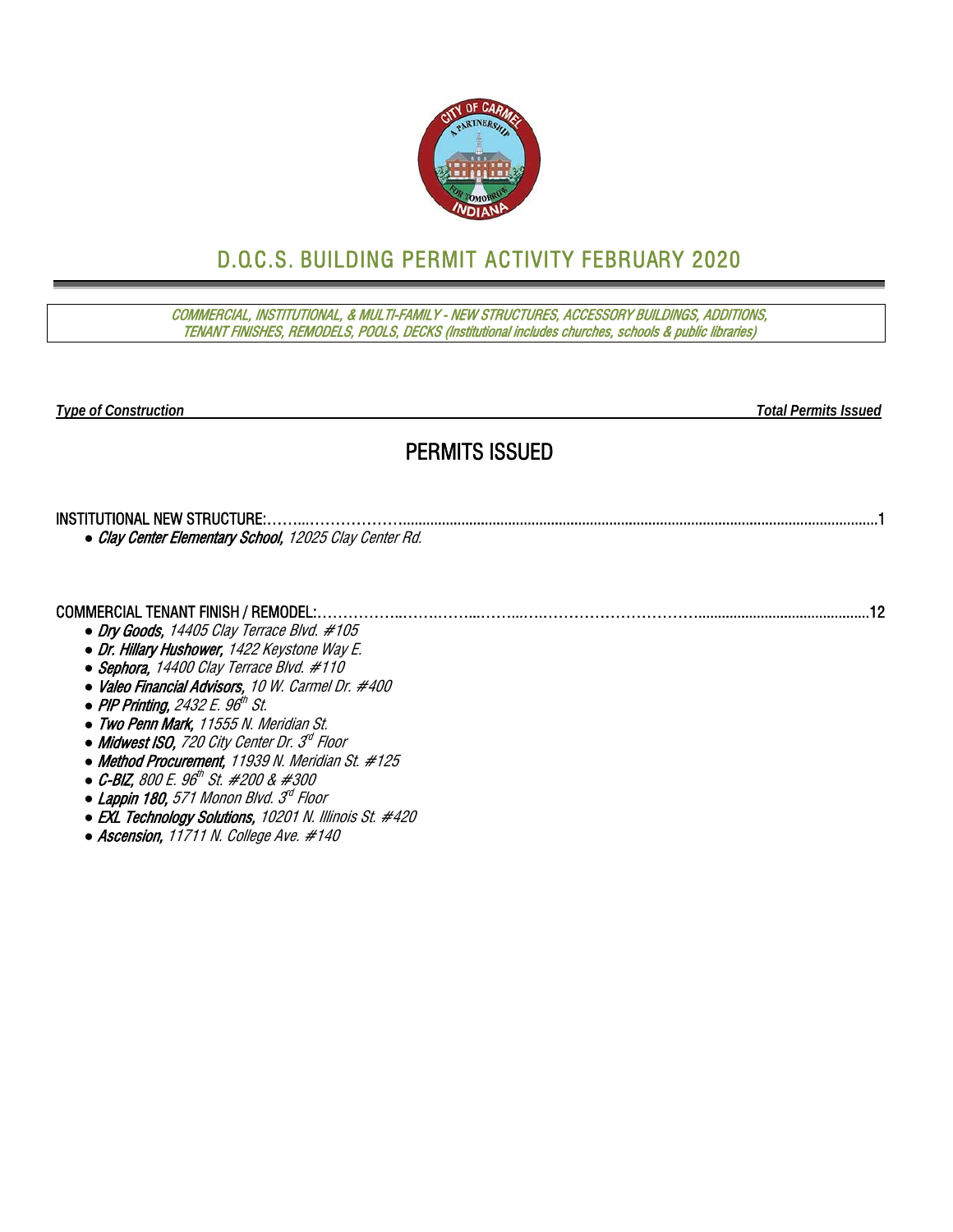# COMMERCIAL CERTIFICATES OF OCCUPANCY ISSUED

| • Shoppes on Main, 13080 Grand Blvd.   |  |
|----------------------------------------|--|
| • Yoga Six, 11503 Spring Mill Rd. #700 |  |

- *●* Travelers, 280 E. 96th St. #100, #200, #300 & #325
- *●* IU North MRI Replacement, 11700 N. Meridian St. #B132
- Liberty Mutual, 450 E. 96<sup>th</sup> St. 3<sup>d</sup> Floor
- *●* GEICO Cafeteria, 101 W. 103rd St.

### D.O.C.S. BUILDING & SIGN ACTIVITY FEBRUARY 2020

|                                                                                                                                                                                                                                                       | <b>FEB 2020</b>                        | <b>FEB 2019</b>                   |
|-------------------------------------------------------------------------------------------------------------------------------------------------------------------------------------------------------------------------------------------------------|----------------------------------------|-----------------------------------|
| <b>TOTAL BUILDING PERMITS ISSUED:</b><br><b>TOTAL FENCE PERMITS ISSUED:</b><br>TOTAL SIGN PERMITS:<br><b>TOTAL PUBLIC EVENT BANNERS:</b><br>BUILDING INSPECTIONS PERFORMED:<br><b>BUILDING PLAN REVIEWS:</b><br>PUBLIC REQUEST FOR INFORMATION (RFI): | 74<br>12<br>00<br>8<br>443<br>72<br>53 | 82<br>32<br>10<br>442<br>67<br>18 |

#### D.O.C.S. NEWS AND NOTES FEBRUARY 2020

*●* David Littlejohn attended an Indianapolis Regional Transportation Council meeting February 5 in Indianapolis.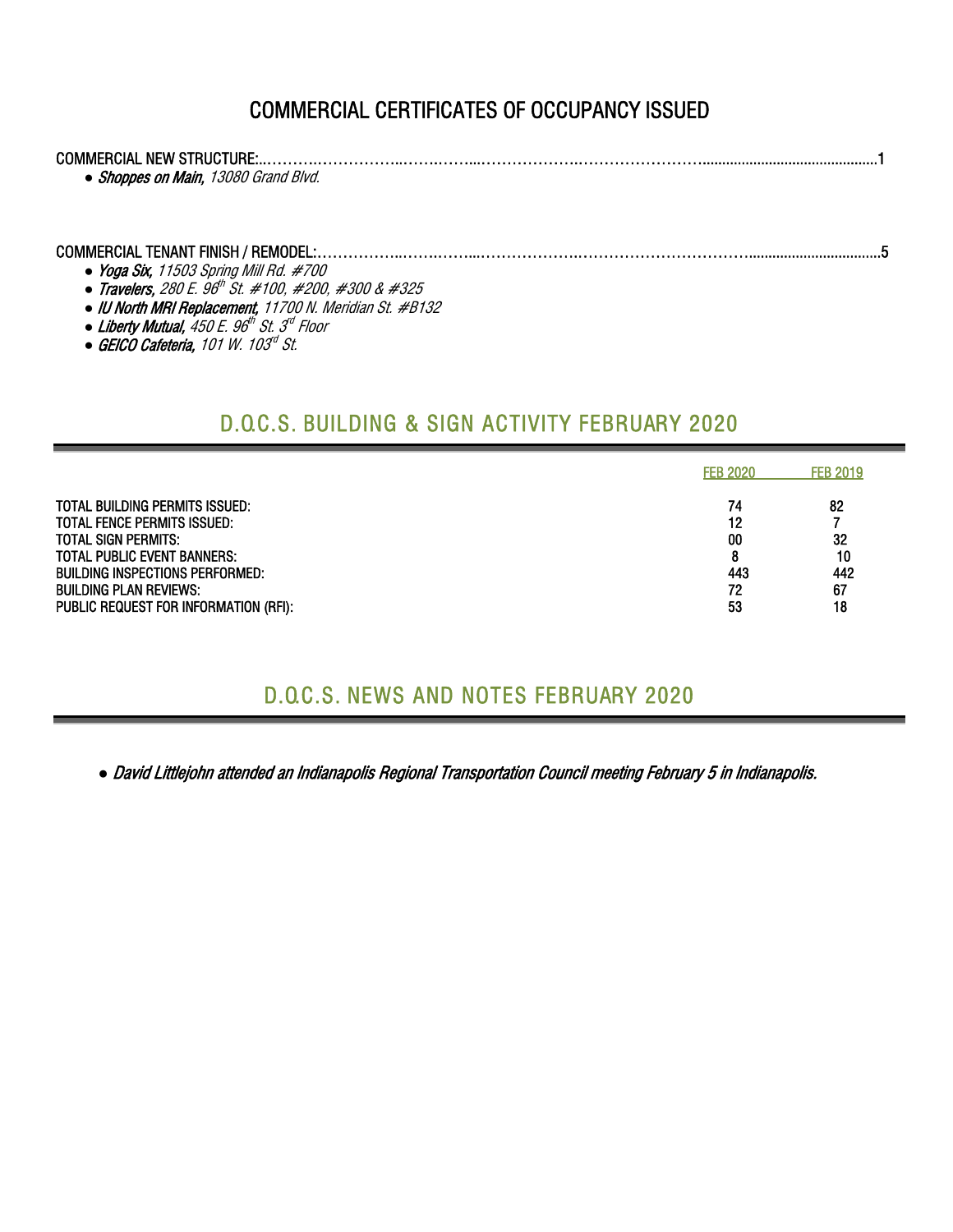# D.O.C.S. CODE ENFORCEMENT ACTIVITY FEBRUARY 2020

#### CODE ENFORCEMENT TASK REPORT SUMMARY FOR FEBRUARY 2020

| <b>COMPLAINTS RECEIVED</b> | TOTAL:                                           | INSPECTION STATISTICS |             |        | TOTAL: |
|----------------------------|--------------------------------------------------|-----------------------|-------------|--------|--------|
| EMAIL                      |                                                  | NEW CASES             |             |        | 67     |
| "MY CARMEL" APP            | đ                                                | INITIAL INSPECTIONS   |             |        | 60     |
| PHONE                      | 16<br>ABATEMENT<br>INITIAL VIOLATION NOTICE<br>0 |                       |             |        |        |
| REFERRAL                   |                                                  |                       |             |        | 42     |
| <b>STAFF</b>               | 25                                               | <b>RE-INSPECTIONS</b> |             |        | 100    |
| <b>WALK-IN</b>             |                                                  | CLOSED CASES          |             |        | 35     |
| <b>INSPECTIONS BY AREA</b> | <b>WEST</b>                                      | <b>CENTRAL</b>        | <b>EAST</b> | TOTAL: |        |
| NEW CASES                  | 6                                                | 27                    | 16          | 49     |        |
| INITIAL INSPECTIONS        | 6                                                | 24                    | 15          | 45     |        |
| RE-INSPECTIONS             | 21                                               | 65                    | 40          | 40     |        |
| <b>CLOSED CASES</b>        | b                                                | 33                    | 22          | 22     |        |

CODE ENFORCEMENT MONTHLY REPORT FOR FEBRUARY 2020

| <b>TYPE OF COMPLAINT/VIOLATION</b> | <b>NEW CASES</b> | <b>TYPE OF COMPLAINT/VIOLATION</b> | <b>NEW CASES</b> |
|------------------------------------|------------------|------------------------------------|------------------|
| <b>BUILDING CODE VIOLATIONS</b>    |                  | PROPERTY MAINTENANCE               |                  |
| <b>COMMERCIAL VEHICLE</b>          |                  | RECREATIONAL VEHICLE               |                  |
| <b>DUMPSTER</b>                    |                  | RIGHT-OF-WAY OBSTRUCTION           |                  |
| <b>FARM ANIMALS</b>                | 0                | SIDEWALK                           |                  |
| <b>FENCE VIOLATION</b>             | 0                | <b>SIGNS</b>                       | 75               |
| <b>GRASS OR WEEDS</b>              | 0                | TRASH/DEBRIS                       | 8                |
| <b>HOME OCCUPATION</b>             | 2                | UNSAFE BUILDING                    |                  |
| NOISE REGULATIONS                  |                  | <b>JUNK VEHICLE</b>                | 4                |
| OPEN AND ABANDONED                 | 0                | ZONING USE VIOLATIONS              |                  |
| OUTDOOR STORAGE                    | 4                | SNOW AND ICE REMOVAL               |                  |
| PARKING IN LAWN/GREENBELT          |                  | 0THFR                              |                  |
|                                    |                  | TOTAL                              | 112              |

FORECLOSURE MONITORING SUMMARY FOR FEBRUARY 2020

|                               | <b>COMPLAINTS RECEIVED</b> |                | TOTAL:      |        |  |  |  |  |
|-------------------------------|----------------------------|----------------|-------------|--------|--|--|--|--|
|                               | NEW CASES                  |                |             |        |  |  |  |  |
|                               | INITIAL INSPECTIONS        |                |             |        |  |  |  |  |
|                               | ABATEMENT                  |                |             |        |  |  |  |  |
|                               | INITIAL VIOLATION NOTICE   |                |             |        |  |  |  |  |
|                               | RE-INSPECTIONS             | 19             |             |        |  |  |  |  |
|                               | <b>CLOSED CASES</b>        |                |             |        |  |  |  |  |
| <b>FORECLOSURE STATISTICS</b> | <b>WEST</b>                | <b>CENTRAL</b> | <b>EAST</b> | TOTAL: |  |  |  |  |
| <b>NEW CASES</b>              |                            | O              |             |        |  |  |  |  |
| INITIAL INSPECTIONS           |                            |                |             | っ      |  |  |  |  |
| RE-INSPECTIONS                |                            | 9              | h           | 19     |  |  |  |  |
| <b>CLOSED CASES</b>           |                            |                |             | 3      |  |  |  |  |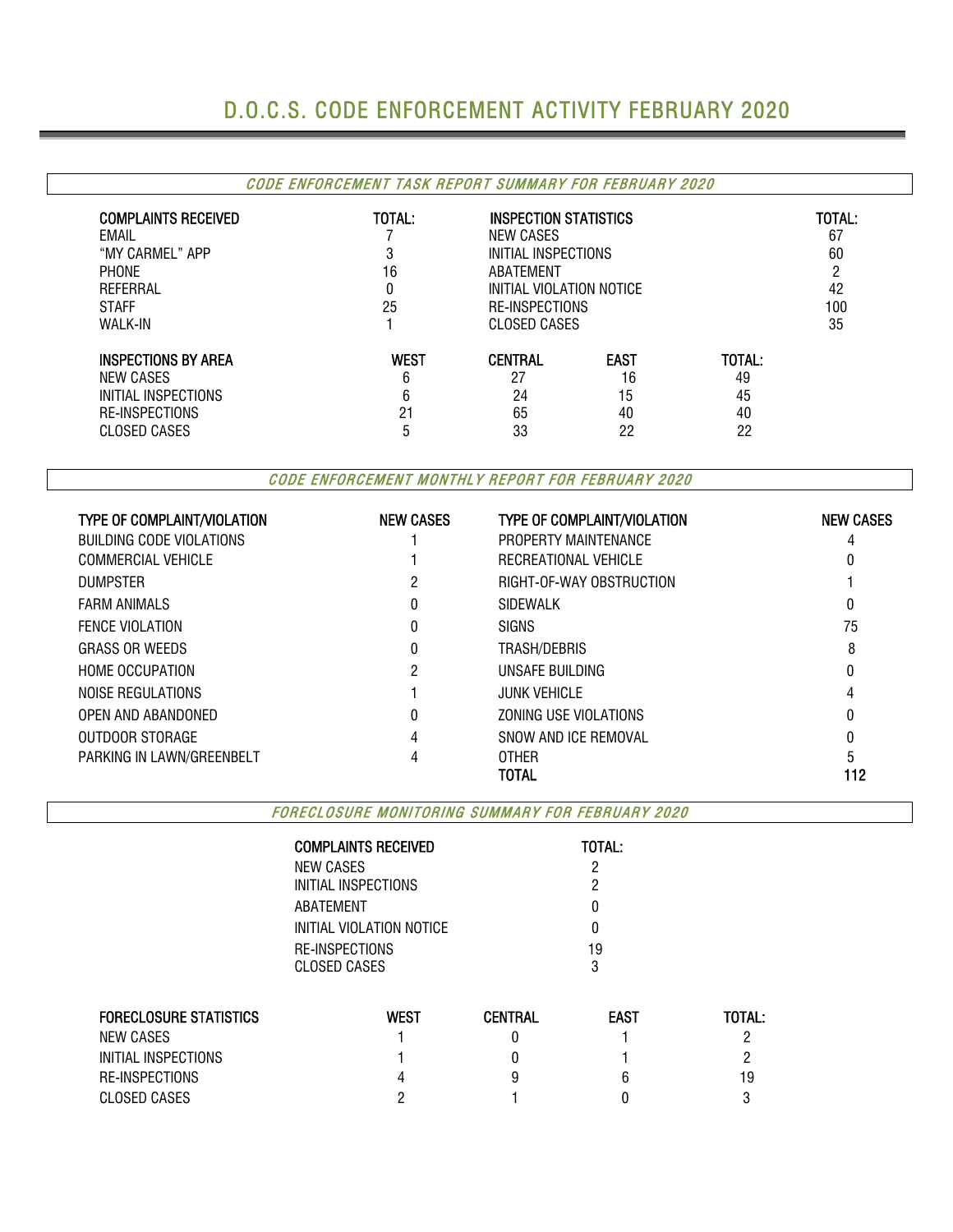### DEPARTMENT OF COMMUNITY SERVICES INCOME REPORT FEBRUARY 1-29, 2020



| <b>TRANSACTION TYPE:</b>                                                     | <b>TRANSACTIONS:</b> | AMOUNT:                            |
|------------------------------------------------------------------------------|----------------------|------------------------------------|
| BUILDING PERMITS: [Includes the fee for full Certificate of Occupancy (C/O)] | 59                   | \$<br>86,814.89                    |
| <b>DEMOLITION PERMITS:</b>                                                   | $\overline{c}$       | \$<br>465.00                       |
| <b>LATE FEES:</b>                                                            | 0                    | \$                                 |
| RE-INSPECTION, ADDITIONAL INSPECTION, AND/OR TEMPORARY C/O:                  | 8                    | \$<br>2,139.00                     |
| PLAN AMENDMENT: (Commercial / Institutional)                                 | $\overline{4}$       | \$<br>868.00                       |
| PLAN AMENDMENT: (Residential)                                                | 0                    | \$                                 |
| <b>SPECIAL EVENT PERMITS:</b>                                                | 0                    | \$                                 |
| TEMPORARY USE PERMITS/EXTENSIONS:                                            | 0                    | \$<br>$\blacksquare$               |
| <b>APPEALS:</b>                                                              | $\bf{0}$             | \$                                 |
| <b>FENCE PERMITS:</b>                                                        | 13                   | \$<br>676.00                       |
| FENCE LIABILITY WAIVER: (Paid to Hamilton County)                            | 8                    | \$<br>224.00                       |
| <b>ABATEMENT:</b>                                                            | 0                    | \$                                 |
| ADLS:                                                                        | 1                    | \$<br>1,128.00                     |
| <b>ADLS AMENDMENT:</b>                                                       | 1                    | \$<br>730.00                       |
| <b>COMMITMENT AMENDMENT:</b>                                                 | 0                    | \$                                 |
| <b>DEVELOPMENT PLAN:</b>                                                     | 1                    | \$<br>1,530.78                     |
| DEVELOPMENT PLAN AMENDMENT:                                                  | 1                    | \$<br>1,538.20                     |
| <b>HPR REVIEW:</b>                                                           | 0                    | \$                                 |
| <b>ORDINANCE AMENDMENT:</b>                                                  | 0                    | \$                                 |
| <b>PLAT VACATE:</b>                                                          | 0                    | \$                                 |
| <b>PRIMARY PLAT:</b>                                                         | 0                    | \$                                 |
| <b>PRIMARY PLAT AMENDMENT:</b>                                               | 0                    | \$                                 |
| <b>PUD ORDINANCES:</b>                                                       | 1                    | \$<br>6,573.19                     |
| <b>REZONE:</b>                                                               | 0                    | \$                                 |
| <b>ADDITIONAL WAIVER:</b>                                                    | 0                    | \$                                 |
| <b>SDR SITE PLAN REVIEW:</b>                                                 | $\pmb{0}$            | \$                                 |
| <b>SECONDARY PLAT/REPLAT:</b>                                                | 0                    | \$<br>$\blacksquare$               |
| <b>SUBDIVISION WAIVER:</b>                                                   | 0                    | \$                                 |
| MISC. ZONING WAIVER:                                                         | 0                    | \$                                 |
| TAC ONLY:                                                                    | 0                    | \$                                 |
| <b>DEVELOPMENT STANDARDS VARIANCE:</b>                                       | $\overline{4}$       | \$<br>1,816.00                     |
| <b>HEARING OFFICER REVIEW:</b>                                               | 3                    | \$<br>1,015.00                     |
| <b>SPECIAL EXCEPTION VARIANCE:</b>                                           | $\overline{c}$       | \$<br>154.00                       |
| SPECIAL USES: (Includes Special Use Amendments)                              | 0                    | \$<br>$\qquad \qquad \blacksquare$ |
| <b>USE VARIANCE:</b>                                                         | $\overline{0}$       | \$                                 |
| <b>SIGN PERMITS:</b>                                                         | 33                   | \$<br>8,952.88                     |
| ZONING DETAILS/LETTER:                                                       | 1                    | \$<br>107.00                       |
|                                                                              | 17                   | \$<br>50,524.00                    |
| PARK & RECREATION IMPACT FEE (PRIF):<br>TOTALS:                              |                      |                                    |
| <b>GENERAL FUND #101:</b>                                                    |                      | \$<br>114,731.94                   |
| PRIF ACCOUNT # 106:                                                          |                      | \$<br>50,524.00                    |
| <b>UTILITY FEES:</b> (Sewer/Water permits)                                   |                      | \$<br>58,560.00                    |
| <b>TOTAL DEPOSIT:</b>                                                        |                      |                                    |
|                                                                              |                      | \$<br>223,815.94                   |
| Last Month's General Fund Deposit:                                           |                      | \$<br>146,152.06                   |
| Last Month's Total Deposit:                                                  |                      | \$<br>276,190.06                   |

NOTE: Receipts were deposited for 17 business days this month.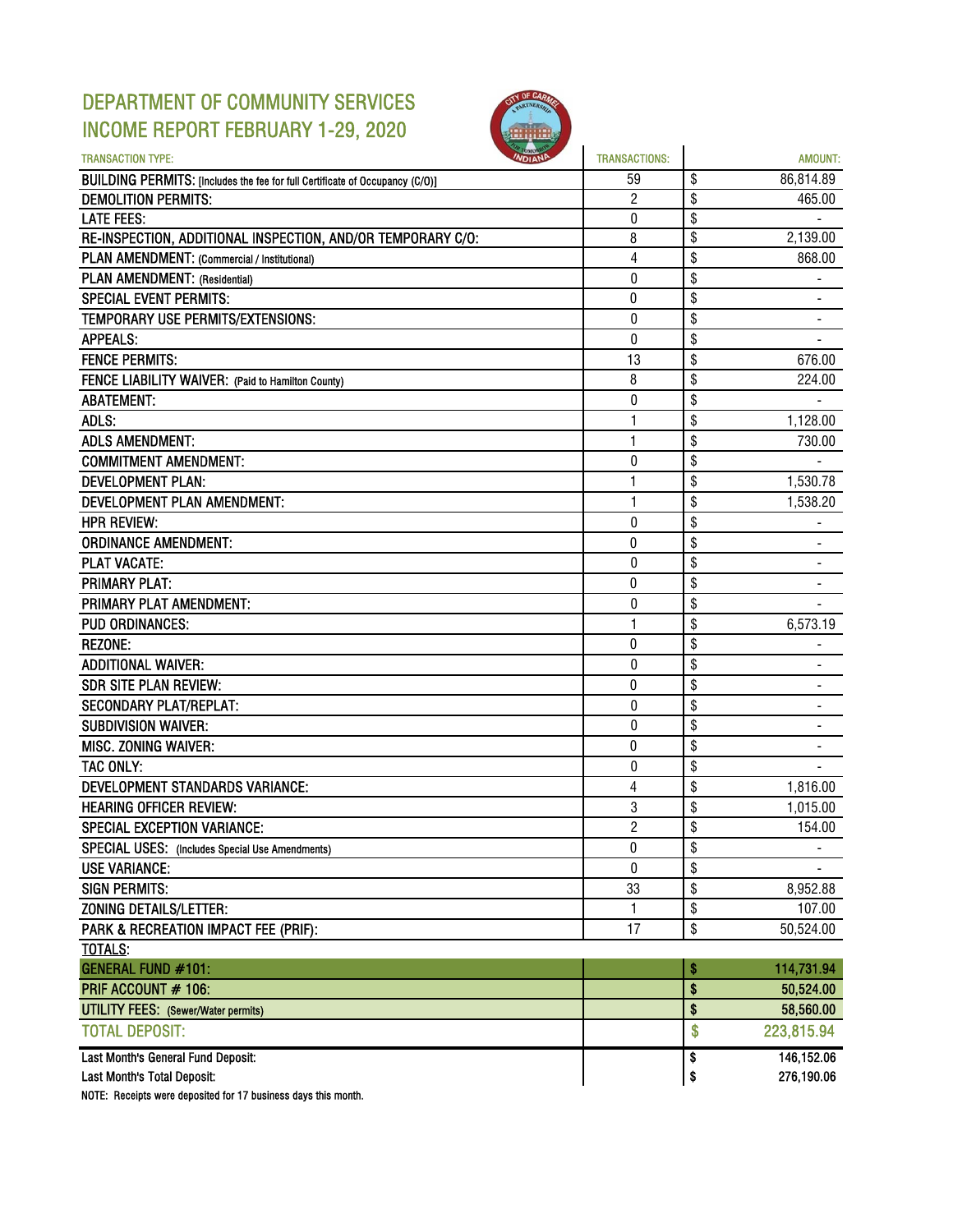|          |                       |      | ubdiv Name                           | 'roperty Address                                | <b>Permit Type Description</b>     | Estimated    | Sa Ft  | <b>Contractor Name</b>            | Contractor Address            | <b>Cont.City</b><br>Cont. | Cont.      | Cont.Phone<br>Propety Owner (as listed           | Owner Adrs                   | Owner Citv          | Owner<br>Owner Zip |
|----------|-----------------------|------|--------------------------------------|-------------------------------------------------|------------------------------------|--------------|--------|-----------------------------------|-------------------------------|---------------------------|------------|--------------------------------------------------|------------------------------|---------------------|--------------------|
| Date     |                       |      |                                      |                                                 |                                    | Cost of      |        |                                   |                               | State Zip                 |            | per applicant)                                   |                              |                     |                    |
|          |                       |      |                                      |                                                 |                                    | Construction |        |                                   |                               |                           |            |                                                  |                              |                     |                    |
|          | 02/03/20 19060163     |      |                                      | 12075 SHELBORNE RD                              | RESIDENTIAL SWIMMING POO           | 90000        | L441   | POOLS OF FUN                      | 3891 CLARK CREEK ROAD         | PLAINFIELD                | 46168      | 317) 714-3495<br>BROWN, JASON                    | 2990 BELLE MAISON DF         | ZIONSVILLE          | 46077              |
|          | 20010016              |      |                                      | 14405 CLAY TERRACE BLVD #105                    | OMMERCIAL TENANT FINISH            | 700000       | 3711   | WOODS CONSTRUCTION                | 5396 PRODUCT DR               | STERLING HEIGHTS          | 48312      | (810) 533-2149<br><b>WASHINGTON PRIME GROUP</b>  | 180 E BROAD ST               | <b>COLUMBUS</b>     | 43215              |
|          | 20020002              |      | WATERFORD                            | 3039 TIFFANY CT                                 | FENCE PERMIT/INSPECTION            |              |        | AMERIFENCE                        | 4340 HULL STREET              | <b>INDIANAPOLIS</b>       | 46226      | SEISLER, STEVEN & CAROL                          | 3039 TIFFANY COURT           | CARMEL              | 46033              |
| 02/04/20 | 19120104              |      |                                      | 14400 CLAY TERRACE BLVD #110                    | OMMERCIAL TENANT FINISH            | 515000       | 4129   | AXXYS CONSTRUCTION                | 1101 NICHOLS RD #100          | EAGAN<br>1 N              | 55122      | (612) 800-7878<br><b>WASHINGTON PRIME GROUP</b>  | 180 E BROAD ST               | COLUMBUS            | 43215              |
|          | 20010088              |      |                                      | <b>1422 KEYSTONE WAY</b>                        | :OMMERCIAL REMODEL                 | 230000       | 2850   | ALT CONSTRUCTION LLC              | 10650 BENNETT PKWY STE 200    | ZIONSVILLE                | 46077      | 317) 506-2962<br>JENKINS, GRANT                  | 1363 CLAY SPRING DR          | CARMEI              | 46032              |
|          | 20010112              |      | HE PROSCENIUM                        | 10 W CARMEL DR #400                             | OMMERCIAL TENANT FINISH            | 1700000      | 25000  | LAUTH CONSTRUCTION, LLC           | L11 CONGRESSIONAL BLVD        | CARMEL                    | 46032      | LAUTH CONSTRUCTION, LLC<br>317) 848-6500         | 111 CONGRESSIONAL BLVD       | CARMEL              | 46032              |
|          | 20020011              |      | AUTUMN WOOD FARMS                    | 14519 AUTUMN WOOD DR                            | FENCE PERMIT/INSPECTION            |              |        | BLUEBIRD FENCE COMPANY            | 1970 WATERSIDE CIRCLE         | CARMEL                    | 46033      | AUTUM WOOD DRIVE HOA                             | 14519 AUTUMN WOOD DR         | WESTFIELD           | 46074              |
|          | 20020012              |      | ECHO CREST                           | 11107 W ECHO CREST DR                           | FENCE PERMIT/INSPECTION            |              |        | ELF OWNED BUSINESS                | WORK DONE IN CLIENTS HOMES    | CARMEL                    |            | PETE, RANDY & SARAH KNIGHT                       | 11107 ECHO CREST DR W        | <b>INDIANAPOLIS</b> | 46280              |
|          | 20020013              |      | JACKSON'S GRANT ON WILLIAMS CF       | 541 ELLIOT CREEK DR                             | <b>ENCE PERMIT/INSPECTION</b>      |              |        | <b>IITTLE CONSTRUCTION</b>        | 17466 WASHINGTON ST           | WESTFIELD                 | 46074      | (317) 896-9073 MAPALAD, JENNIFER                 | 541 ELLIOT CREEK DRIVE       | CARMEL              | 46032              |
|          | 20020014              |      | JACKSON'S GRANT ON WILLIAMS CR       | 527 DYLAN DR                                    | FENCE PERMIT/INSPECTION            |              |        | ULLSEYE FENCE DESIGN INC          | 20 BOX 941                    | NOBLESVILLE               | 46061-0941 | (317) 774-0197<br>LARKEY, KENNETH & COLLEEN      | 527 DYLAN DRIVI              | CARMFI              | 46032              |
|          | 20020015              |      | PONDS WEST                           | 1010 ROSEMONT DR                                | FENCE PERMIT/INSPECTION            |              |        | <b>BULLSEYE FENCE DESIGN INC.</b> | PO BOX 941                    | NOBLESVILLE               | 46061-0941 | (317) 774-0197<br>SOLAZZO, MICHAEL & ELIZABETH   | 1010 ROSEMONT DRIVE          | CARMEL              | 46032              |
|          | 02/05/20 19120018     |      | CLAY CORNER                          | 1511 LASH ST                                    | RESIDENTIAL SINGLE FAMILY DWELLING | 200000       | 1867   | ENNAR HOMES OF INDIANA, INC.      | 9025 N RIVER RD               | INDIANAPOLI:              | 46240      | 317) 659-3256<br>LENNAR HOMES                    | 9025 N RIVER ROAD            | NDIANAPOLIS         | 46240              |
|          | 19120057              |      | /ILLAGE OF WESTCLAY                  | 12737 PARSONS GATE                              | RESIDENTIAL SINGLE FAMILY DWELLING | 1256419      | 8737   | 5 & G CUSTOM HOMES, INC           | 15530 SHINING SPRING DR       | WESTFIELD                 | 46074      | (317) 418-7665<br><b>COLEMAN, MARKEL</b>         | 12737 PARSONS GATE           | CARMEL              | 46032              |
|          | 20010141              |      | PLUM CREEK FARMS                     | 12727 KIAWAH DR                                 | RESIDENTIAL REMODEL                | 33000        | 119    | FINISHING TOUCH RENOVATIONS, INC  | 580 VIKING WARRIOR BLVD       | WESTFIELD                 | 46074      | 317) 607-5154 BRADSHAW, PATRICK AND CATHERINE    | 12727 KIAWAH DR              | CARMEI              | 46033              |
|          | 02/06/20 20010019     |      |                                      | 2432 E 96TH ST                                  | OMMERCIAL REMODEL                  | 50000        | 1944   | TAIR ASSOCIATES INC               | 9641 COMMERCE DR              | CARMEL                    | 46032      | KISTNER, ANTHONY<br>317) 695-4048                | 11711 N PENNSYLVANIA ST #107 | CARMEL              | 46032              |
|          | 20010070              |      | PARK AT WESTON PLACE, THE            | 10779 GETTYSBURG PL                             | ELECTRICAL PERMIT/INSPECTION       |              |        | EFFERSON ELECTRIC LLC             | 2114 E WASHINGTON ST          | INDIANAPOLI:              | 46201      | (317) 418-3917<br>CZAJKOWSKI, BRETT              | 10779 GETTYSBURG PLACE       | CARMEL              | 46032              |
|          | 20010080              |      | SUNRISE ON THE MONON                 | 1476 WINDPUMP WAY                               | RESIDENTIAL SINGLE FAMILY DWELLING | 419265       | 4008   | OLD TOWN DESIGN                   | 132 S RANGELINE RD STE 200    | CARMEL                    | 46032      |                                                  | 1476 WINDPUMP WAY            | <b>INDIANAPOLIS</b> | 46280              |
|          |                       |      |                                      |                                                 |                                    |              |        |                                   |                               |                           |            | 317) 605-8796<br>BOLTON, ELAINE AND DAVID        |                              | CARMEI              |                    |
|          | 20010111              |      | COPPER RUN                           | 12941 COPPER RUN BLVD                           | RESIDENTIAL SINGLE FAMILY DWELLING | 480000       | 5821   | PULTE HOMES OF INDIANA            | 1590 N MERIDIAN ST #530       | CARMEL                    | 46032      | 317) 575-2350<br><b>PULTE HOMES</b>              | 11590 N. MERIDIAN ST #530    |                     | 46032              |
|          | 20020008              |      | EDEN ESTATES                         | 3668 BRUMLEY WAY                                | LECTRICAL PERMIT/INSPECTION        |              |        | 1ISTER SPARKY                     | 4040 INDUSTRIAL BLVD          | INDIANAPOLI:              | 46254      | 317) 874-8748<br><b>WARKEL, HARRIET</b>          | 3668 BRUMLEY WAY             | CARMEL              | 46033              |
|          | 02/07/20 20010027     |      |                                      | 11555 N MERIDIAN ST - 2ND FLOOR CORRIDORS       | COMMERCIAL REMODEL                 | 62689        | 1354   | ALDERSON COMMERCIAL GROUP INC     | 425 W SOUTH ST #100           | INDIANAPOLIS              | 46225      | MRES PENN HOLDINGS LLC<br>317) 889-3800          | 11555 N MERIDIAN ST          | CARMEL              | 46032              |
| 02/10/20 | 19120144              | 111  | RIDGE AT THE LEGACY, THE             | 6732 GRANTSVILLE LN                             | RESIDENTIAL SINGLE FAMILY DWELLING | 200000       | 5054   | ENNAR HOMES OF INDIANA, INC.      | 9025 N RIVER RD               | INDIANAPOLI:              | 46240      | 317) 659-3256<br>LENNAR HOMES OF INDIANA, INC.   | 9025 N RIVER RD              | INDIANAPOLIS        | 46240              |
|          | 20010067              |      | SUNRISE ON THE MONON                 | 1502 DAYLIGHT DR                                | RESIDENTIAL SINGLE FAMILY DWELLING | 333142       | 2004   | OLD TOWN DESIGN                   | 132 S RANGELINE RD STE 200    | CARMEL                    | 46032      | 317) 605-8796<br>HARTMAN, TERRY & SUSAN          | 9550 HIGH GATE DR #1523      | SARASOTA            | 34238              |
|          | 20010135              |      | ABERDEEN BEND                        | 12777 TRUMAN CT                                 | RESIDENTIAL REMODEL                | 14000        | 1194   | RANDE, MARCELINO                  | 14360 OAKRIDGE RD             | CARMEL                    | 46032      | :AMU, SANKAR                                     | 12777 TRUMAN CT              | CARMEI              | 46032              |
|          | 20010147              |      | JACKSON'S GRANT ON WILLIAMS CR       | 12257 HOBBY HORSE DR                            | RESIDENTIAL SINGLE FAMILY DWELLING | 706342       | 6111   | WEDGEWOOD BUILDING COMPANY        | 32 1ST ST NE                  | CARMEL                    | 46032      | 317) 669-6315 WEDGEWOOD BUILDING COMPANY         | 32 1ST ST NE                 | CARMEL              | 46032              |
|          | 20010169              |      | HEATHER KNOLI                        | 14322 HEATHER KNOLL PKWY                        | RESIDENTIAL REMODEL                | 27000        | 1160   | REMAK ESTATES, LLC                | 4442 EVERGREEN TR             | CARMEL                    | 46074      | 317) 657-6814 RAVI, UMASHANKAR & SARITHA         | 14322 HEATHER KNOLL PK'      | CARMEI              | 46074              |
|          | 20020046              |      | ASHBROOKE                            | 10485 TREBAH CIR                                | FENCE PERMIT/INSPECTION            |              |        | BULLSEYE FENCE DESIGN INC.        | PO BOX 941                    | NOBLESVILLE               | 46061-0941 | (317) 774-0197<br>RAIH, CHARLES AND BARBARA      | 10485 TREBAH CIRCLE          | CARMEI              | 46032              |
|          | 20020048              |      | COOL CREEK NORTH                     | 525 SMOKEY ROW CT                               | <b>FENCE PERMIT/INSPECTION</b>     |              |        | AMERIFENCE                        | 4340 HULL STREET              | INDIANAPOLI:              | 46226      | IARVEY, KEVIN                                    | 525 SMOKEY ROW CT            | CARMEI              | 46033              |
|          | 02/11/20 20010133     |      | ROLLING MEADOWS                      | 232 JOHN ST                                     | RESIDENTIAL REMODEL                | 30000        | 2260   | E LAWRENCE INC.                   | 6273 E COUNTY RD 200 N        | AVON                      | 46123      | 317) 223-7496<br>LAWRENCE, CHARLES               | 232 JOHN ST                  | CARMEL              | 46032              |
|          | 20010160              |      | Copper Run                           | 13027 CHENILLE DR                               | RESIDENTIAL SINGLE FAMILY DWELLING | 505000       | 5674   | PULTE HOMES OF INDIANA            | L1590 N MERIDIAN ST #530      | CARMEL                    | 46032      | 317) 575-2350<br><b>PULTE HOMES</b>              | 11590 N. MERIDIAN ST #530    | CARMEI              | 46032              |
|          | 20020035              |      | <b>NEWARK</b>                        | 120 UTE DR                                      | DEMOLITION                         |              |        | ELEVATION EXCAVATION INQ          | 300 E MAIN STREET STE E       | CARMEL                    | 46032      | 765) 247-8828<br>DELAY, REX AND SUSAN            | 120 UTE DR                   | CARMEI              | 46032              |
|          | 20020036              |      | AUMAN'S ADDITION                     | 831 W AUMAN DR                                  | DEMOLITION                         |              |        | ELEVATION EXCAVATION INC          | 300 E MAIN STREET STE E       | CARMEL                    | 46032      | 765) 247-8828<br>MCCONNELL, JEFF                 | 831 AUMAN DR W               | CARMEI              | 46032              |
| 02/12/20 | 19100129              |      | LAKES AT HAZEL DELL, THE             | 5873 HOLLYTHORN PL                              | RESIDENTIAL SWIMMING POOL          | 76000        | 2920   | ABOVE AND BEYOND                  | 9865 MOONTOWN RD              | WESTFIELD                 | 46012      | 317) 867-5230<br>WILEY, JAMES G III & KIMBERLY S | 5873 HOLLYTHORN PL           | CARMEI              | 46033              |
|          | 19120033              |      | LAURELWOOD                           | 1095 LAURELWOOD                                 | RESIDENTIAL SWIMMING POOL          | 100000       | 1800   | MODISH POOLS                      | 1134 CLAIRE DR #203           | INDIANAPOLI:              | 46240      | 317) 800-8758<br>DANERI, PATRICIO AND KELLY      | 13335 MERCER ST              | CARMEL              | 46032              |
|          | 20010158              |      |                                      | 1991 W 116 ST                                   | RESIDENTIAL REMODEL                | 183425       | 2675   |                                   | 99 E CARMEL DR., STE 100      | CARMEL                    | 46032      | 317) 846-2600<br>GRIGSBY, BRIAN D & CHRISTINA    | 1991 W 116TH ST              | CARMFI              | 46032              |
|          |                       |      | CROOKED STICK ESTATES                |                                                 |                                    |              |        | CASE DESIGN/REMODELING            |                               |                           |            |                                                  |                              |                     | 46074              |
|          | 20020061              |      | THE PRESERVE AT BEAR CREEK           | 4473 EVERGREEN TRAIL                            | ENCE PERMIT/INSPECTION             |              |        | BLUEBIRD FENCE COMPANY            | 4970 WATERSIDE CIRCLE         | CARMEL                    | 46033      | OPEZ, WILFREDO                                   | 4473 EVERGREEN TRAIL         | CARMEL              |                    |
|          | 02/13/20 20010127     |      | CARMEL SCIENCE AND TECHNOLOG'        | 720 CITY CENTER DR 3RD FLOOR                    | OMMERCIAL TENANT FINISH            | 1583100      | 33005  | CAPITOL CONSTRUCTION              | 1051 VILLAGE SQUARE LN        | FISHERS                   | 46038      | 317) 574-5488 MIDWEST INDEPENDENT TRANS          | 720 CITY CENTER DR           | CARMEI              | 46032              |
|          | 20010130              |      | THE PRESERVE AT BEAR CREEK           | 4503 EVERGREEN TRAIL                            | RESIDENTIAL SINGLE FAMILY DWELLING | 489000       | 5821   | PULTE HOMES OF INDIANA            | L1590 N MERIDIAN ST #530      | CARMEL                    | 46032      | 317) 575-2350<br>PULTE HOMES                     | 11590 MERIDIAN ST N #530     | CARMEL              | 46032              |
|          | 20020066              |      | WOODS AT SHELBORNE, THE              | 3380 SHELBORNE WOODS PKWY                       | <b>ENCE PERMIT/INSPECTION</b>      |              |        | NORTH INDY FENCE DECK & RAIL      | 10330 PLEASANT ST, STE 400    | NOBLESVILLE               | 46060      | SONERHOLM, CHAD AND KIMBERLY                     | 3380 SHELBORNE WOODS PARKWAY | CARMFI              | 46032              |
|          | 02/14/20 20010005     |      |                                      | 12025 CLAY CENTER RD                            | NSTITUTIONAL NEW STRUCTURE         | 37500000     | 112000 | SKILLMAN CORPORATION              | 3834 S EMERSON AVE BLD A      | <b>INDIANAPOLIS</b>       | 46203-3518 | (317) 783-6151<br>CARMEL CLAY SCHOOLS            | 5201 E. 131ST STREET         | CARMEL              | 46033              |
|          | 20010092              |      | FOSTER ESTATES                       | 2551 E 146TH ST - CELL EQUIPMENT ON WATER TOWER | OMMERCIAL CELL TOWER               | 25000        | 100.   | <b>HEIGHTS TOWER SERVICE</b>      | <b>7555 SHARP ROAD</b>        | <b>MT VERNON</b>          | 43050      | 309) 830-1443<br><b>CARMEL UTILITIES</b>         | 760 THIRD AVE. S.W. #110     | CARMFI              | 46032              |
|          | 20020020              |      |                                      | 11939 N MERIDIAN ST #125                        | OMMERCIAL TENANT FINISH            | 220000       | 3800   | ITIMARK                           | 350 E NEW YORK ST., #200      | <b>INDIANAPOLIS</b>       | 46204      | 11939 OFFICE LLC<br>317) 577-7900                | 350 E NEW YORK ST #200       | <b>INDIANAPOLIS</b> | 46204              |
|          | 20020025              | 1257 | VILLAGE OF WESTCLAY                  | 12633 TEABERRY LN                               | RESIDENTIAL REMODEL                | 10000        | 180.   | CACULA, LENIO                     | 12633 TEABERRY LN             | CARMEL                    | 46032      | (260) 410-9692<br>CACULA, LENIO                  | 12633 TEABERRY LN            | CARMEI              | 46032              |
|          | 20020070              |      | LAKES AT HAZEL DELL, THE             | 12510 BROOKNELL CT                              | FENCE PERMIT/INSPECTION            |              |        | AMERIFENCE                        | 1340 HULL STREET              | <b>INDIANAPOLIS</b>       | 46226      | EDLER, DEREK                                     | 12510 BROOKNELL CT           | CARMEL              | 46033              |
|          | 02/18/20 20010048     |      | WATERFRONT OF WEST CLAY              | 4305 PRAIRIE FALCON DR                          | RESIDENTIAL SINGLE FAMILY DWELLING | 892938       | 4327   | PAUL SHOOPMAN HOME BLDG GROUP     | 11731 COLD CREEK COURT        | ZIONSVILLE                | 46077      | (317) 714-2406 SHOOPMAN, PAUL & SHELLEY          | 11731 COLD CREEK CT          | ZIONSVILLE          | 46077              |
|          | 20010167              |      |                                      | 800 E 96 ST #200 & #300                         | OMMERCIAL TENANT FINISH            | 708600       | 49461  | APITOL CONSTRUCTION               | 1051 VILLAGE SOUARE LN        | FISHERS                   | 46038      | 317) 574-5488<br>PARKWOOD EIGHT                  | 8900 KEYSTONE XING #100      | INDIANAPOLIS        | 46240              |
|          | 20020017              |      | <b>COPPER RUN</b>                    | 12905 COPPER RUN BLVD                           | RESIDENTIAL SINGLE FAMILY DWELLING | 469000       | 5860   | PULTE HOMES OF INDIANA            | 1590 N MERIDIAN ST #530       | CARMEL                    | 46032      | 317) 575-2350<br><b>PULTE HOMES</b>              | 11590 N. MERIDIAN ST #530    | CARMEI              | 46032              |
|          | 02/19/20 19110072     |      | WOODHALL LANE                        | 10455 WOODHALL LN                               | RESIDENTIAL SINGLE FAMILY DWELLING | 905000       | 11048  | <b>IMOTHY HOMES</b>               | O BOX 3422                    | CARMFI                    | 46032      | (317) 538-0887 REDDY, VIJAYAPAL R & SHOBHA R     | 14239 SKIPPER CT             | CARMEL              | 46033              |
|          | 20010044              |      | 2910A&B 96TH ST. OFFICE CAMPUS CONDO | 2910 E 96 ST                                    | ELECTRICAL PERMIT/INSPECTION       |              |        | FELECOM PLACEMENT, INC            | 478 N 1100 E                  | ZIONSVILLE                | 46077      | 317) 769-4777<br><b>ICT PROPERTIES LLC</b>       | 8557 BASH ST                 | INDIANAPOLIS        | 46250              |
|          | 20010146              |      |                                      | 571 MONON BLVD 3RD FLOOR                        | OMMERCIAL TENANT FINISH            | 243371       | 3206   | HP LEGACY, INC                    | 3770 COMMERCE PARK PL SUITE H | INDIANAPOLIS              | 46268      | 317) 703-7001<br>FRIEND, BRIAN                   | 571 MONON BLVD #400          | CARMEL              | 46032              |
|          | 20020005              |      |                                      | 10201 N ILLINOIS ST #420                        | COMMERCIAL TENANT FINISH           | 188000       | 13495  | HUFFER CONSTRUCTION               | 5860 E. 25TH ST. #E           | INDIANAPOLIS              | 46218      | 317) 407-7216<br><b>HOKANSON COMPANIES</b>       | 10201 N ILLINOIS ST          | <b>INDIANAPOLIS</b> | 46290              |
|          | 02/24/20 20010169     |      | HEATHER KNOLL                        | 14322 HEATHER KNOLL PKWY                        | emode                              | 27000        | 1160   | JMASHANKAR, RAVI                  | 14322 HEATHER KNOLL PKY       | CARMEL                    | 46032      | JMASHANKAR, RAVI                                 | 14322 HEATHER KNOLL PKY      | CARMEI              | 46032              |
|          | 20020018              |      | LAKESIDE PARK                        | 13855 FIELDSHIRE TER                            | Remodel                            | 51490        | 220    | PREFERRED CUSTOM REMODELING       | 16691 MEADOW WOOD DR          | NOBLESVILLE               | 46062      | 317-362-5533<br>BALL, ALEX AND KATIE             | 13855 FIELDSHIRE TERRACE     | CARMEL              | 46032              |
|          | 19100194              |      |                                      | 1706 W 106TH ST - SMALL CELL                    | Electrical                         |              |        | HOOLEY ELECTRICAL CONTRACTING     | 17656 14TH RD                 | PLYMOUTH                  | 46563      | (574) 933-2635<br>7 A Y C                        | 1821 30TH ST UNIT A          | <b>BOULDER</b>      | 80301              |
|          | 19100204              |      |                                      | 10649 CROOKED STICK LN - SMALL CELL             | Electrical                         |              |        | HOOLEY ELECTRICAL CONTRACTING     | 17656 14TH RD                 | PLYMOUTH                  | 46563      | (574) 933-2635<br>'AY∩                           | 1821 30TH ST UNIT A          | <b>BOULDER</b>      | 80301              |
|          | 19100202              |      |                                      | 11282 DITCH RD - SMALL CELL                     | Electrical                         |              |        |                                   | 17656 14TH RD                 | PLYMOUTH                  | 46563      | ZAYO                                             | 1821 30TH ST UNIT A          |                     | 80301              |
|          |                       |      |                                      |                                                 |                                    |              |        | HOOLEY ELECTRICAL CONTRACTING     |                               |                           |            | (574) 933-2635                                   |                              | <b>BOULDER</b>      |                    |
|          | 19100198              |      |                                      | 4759 E MAIN ST - SMALL CELL                     | Electrical                         |              |        | HOOLEY ELECTRICAL CONTRACTING     | 7657 14TH RD                  | PLYMOUTH                  | 46564      | (574) 933-2636<br>'AYO                           | 1822 30TH ST UNIT A          | <b>BOULDER</b>      | 80302              |
|          | 19100203              |      |                                      | 11008 DITCH RD - SMALL CELL                     | Electrical                         |              |        | HOOLEY ELECTRICAL CONTRACTING     | 17658 14TH RD                 | PLYMOUTH                  | 46565      | (574) 933-2637<br>ZAYO                           | 1823 30TH ST UNIT A          | <b>BOULDER</b>      | 80303              |
|          | 19100195              |      |                                      | 2357 W 116TH ST - SMALL CELL                    | Electrical                         |              |        | HOOLEY ELECTRICAL CONTRACTING     | 17659 14TH RD                 | PLYMOUTH                  | 46566      | (574) 933-2638<br>'AY C                          | 1824 30TH ST UNIT A          | <b>BOULDER</b>      | 80304              |
|          | 19100201              |      |                                      | 4023 W MAIN ST - SMALL CELL                     | Electrical                         |              |        | HOOLEY ELECTRICAL CONTRACTING     | 7660 14TH RD                  | PLYMOUTH                  | 46567      | (574) 933-2639<br><b>7AYO</b>                    | 1825 30TH ST UNIT A          | <b>BOULDER</b>      | 80305              |
|          | 20010161              |      |                                      | 11530 MONON FARMS LN                            | emodel:                            | 88620        | 415    | ACO                               | 1000 3RD AVE STE 120          | INDIANAPOLIS              | 46032      | (574) 904-1363<br><b>KEYS, MARY LANE</b>         | 13106 BROOKS LANDING PL      | CARMEL              | 46032              |
|          | 19100196              |      |                                      | 11594 ST ANDREWS LN - SMALL CELL                | Electrical                         |              |        | HOOLEY ELECTRICAL CONTRACTING     | 7660 14TH RD                  | PLYMOUTH                  | 46567      | (574) 933-2639<br>7 A Y C                        | 1825 30TH ST UNIT A          | <b>BOULDER</b>      | 80305              |
|          | 19100197              |      |                                      | 2427 W 116TH ST - SMALL CELL                    | Electrical                         |              |        | HOOLEY ELECTRICAL CONTRACTING     | 7660 14TH RD                  | PLYMOUTH                  | 16567      | (574) 933-2639                                   | 1825 30TH ST UNIT A          | <b>BOULDER</b>      | 80305              |
| 02/25/20 | 20010031              |      | <b>WINDSOR GROVE</b>                 | 10579 NOMA CT                                   | Single Family                      | 900000       | 7150   | GRADISON BUILDING CORP            | 6330 E 75TH ST                | INDIANAPOLIS              | 46250      | 317) 594-7575<br>VAN NIEKERK, ETIENNE & TERES    | 10871 DIAMOND DR             | CARMEL              | 46032              |
| 02/26/20 | 20010106              |      |                                      | 1420 CHASE CT                                   | Accessory Structure                | 23000        | 768.   | <b>FBI BUILDINGS</b>              | 2823 W 1800 S                 | REMINGTON                 | 47977      | 219) 261-2157<br>MIDWEST ACADEMY                 | 1420 CHASE CT                | CARMEI              | 46032              |
|          | 20020069              |      | HEATHER KNOLL                        | 14437 CAMDEN LN                                 | Remodel                            | 30000        | 1300   | IORGE AND ASSOCIATES              | 927 VILLA AVE                 | INDIANAPOLIS              | 46203      | 317) 679-1624<br>VANKAYALA, PRAVEEN              | 14437 CAMDEN LN              | CARMEL              | 46074              |
|          | 02/27/20 F-2020-00009 |      | SUNRISE ON THE MONON                 | 1447 SUNDOWN CIR                                | New                                |              |        | BULLSEYE FENCE DESIGN INC.        | PO BOX 941                    | NOBLESVILLE               | 46061-0941 | (317) 774-0197<br>TRUSLER, MARSHALI              | 1447 SUNDOWN CIR             | CARMEI              | 46032              |
|          | F-2020-00010          |      | RIDGE AT THE LEGACY, THE             | 6719 PULASKI LN                                 | ٧ew                                |              |        | MPERIAL FENCE COMPANY             | 100 ACADEMY ST                | GREENWOOD                 | 46142      | 317) 888-3241<br>KLINE, THOMAS                   | 6719 PULASKI LN              | CARMEL              | 46032              |
|          | B-2020-00034          |      |                                      | 12075 SOMERSET WAY E                            | Electrical                         |              |        | TOLCO DESIGNS                     | 1950 E GREYHOUND PASS #18-225 | CARMEL                    | 46033      | 317) 526-0802<br>JOSEPH FELLICK                  | 12075 SOMERSET WAY E         | CARMEL              | 46032              |
|          | 20010025              |      | NEWARK                               | 850 PAWNEE RD                                   | Single Family                      | 624446       | 4580   | )LD TOWN DESIGN                   | 132 S RANGELINE RD STE 200    | CARMEL                    | 46032      | JOBS, ARNOLD AND JOYCE<br>317) 605-8796          | 850 PAWNEE RD                | CARMEL              | 46032              |
|          | 20010143              |      | WINDSOR GROVE                        | 10574 ELIZABETH CT                              | Accessory Structure                | 39000        | 180    | CAPEHART LANDSCAPE                | 8070 CASTLETON RD             | INDIANAPOLIS              | 46250      | 317) 439-0778<br>SAPNA, JOSHI                    | 10574 ELIZABETH CT           | CARMEL              | 46032              |
|          | 20020029              |      | ESTATES AT TOWNE MEADOW              | 2415 TOWNE MEADOW DR                            | Single Family                      | 565000       | 7709   | PULTE HOMES OF INDIANA            | 1590 N MERIDIAN ST #530       | CARMEL                    | 46032      | 317) 575-2350<br><b>PULTE HOMES</b>              | 11590 N. MERIDIAN ST #530    | CARMEI              | 46032              |
| 02/28/20 | 20020021              |      | WOODSIDE AT WEST CLAY                | 13697 WOODSIDE HOLLOW DRIVE                     | Single Family                      | 400000       | 5270   | DAVID WEEKLEY HOMES               | 1111 N POST OAK RD            | HOUSTON                   | 77055      | DAVID WEEKLEY HOMES                              | 1111 N POST OAK RD           | <b>HOUSTON</b>      | 77055              |
|          | 20020043              |      | EYSTONE WOODS                        | 10910 PLEASANT VIEW DR                          | emodel                             | 10000        | 1000   | CROWN EXTERIORS                   | L121 MONEY LN                 | DANVILLE                  | 46122      | LAWRENCE, AMY                                    | 10910 PLEASANT VIEW DR       | CARMEL              | 46033              |
|          |                       |      |                                      |                                                 |                                    |              |        |                                   |                               |                           |            | 317) 431-3811                                    |                              |                     |                    |